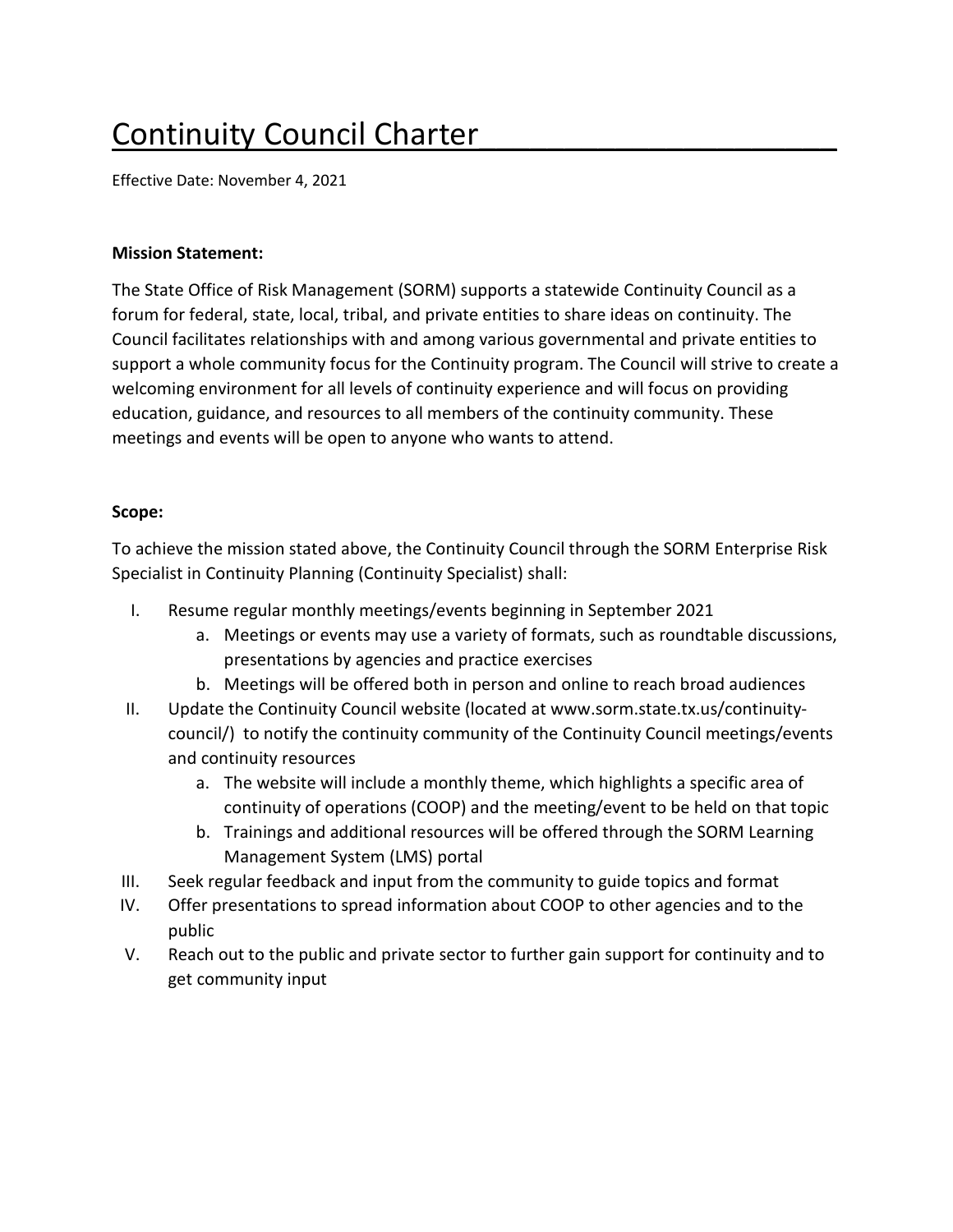## **Continuity Committee Composition:**

The Continuity Committee heads the Continuity Council. The Committee is composed of Continuity Council members who volunteer to serve on the Committee. The Committee membership should represent the broad spectrum of the Continuity Community, to include but are not limited to:

- Federal Government
- State agencies of various sizes and types
- Public and Private Institutions of Higher Education
- City and County Governments
- Tribal Governments
- Private enterprise
- Public and Charter Schools

The Continuity Specialist will be a standing member of the Committee who facilitates planning Council meetings/events and coordinates with the Council to fulfill its mission. The Continuity Specialist is a SORM employee and the person responsible for ensuring the continuation of the Continuity Council.

#### **Committee Member Roles and Responsibilities:**

Committee members' primary responsibility is to serve the other members of the Continuity Council and the Continuity community by:

- Gathering information on education and training needs by incorporating feedback from the meeting participants;
- Identifying topics and the format for presenting topics based on the education and training needs identified; and
- Determining which topics will be presented at the monthly Continuity Council meetings.

Committee members will serve one-year terms beginning on September  $1<sup>st</sup>$  of each year through August 31st. Anyone who volunteers will be allowed to serve but must commit to the necessary time requirements. At the first meeting of the state fiscal year, Committee members will vote for a Chair, Co-Chair, and Secretary from among its membership.

The Chair will schedule monthly committee meetings or facilitate discussion through regular email. They will set the agenda for the meetings in consultation with the Continuity Specialist and will call decisions to a vote when needed.

The Co-Chair will aid the Chair in scheduling and will take over should the Chair not be able to continue their duties.

The Secretary will help document feedback from participants and will keep meeting minutes for Committee meetings.

The Continuity Specialist will:

• Schedule meetings/events for the Continuity Council;